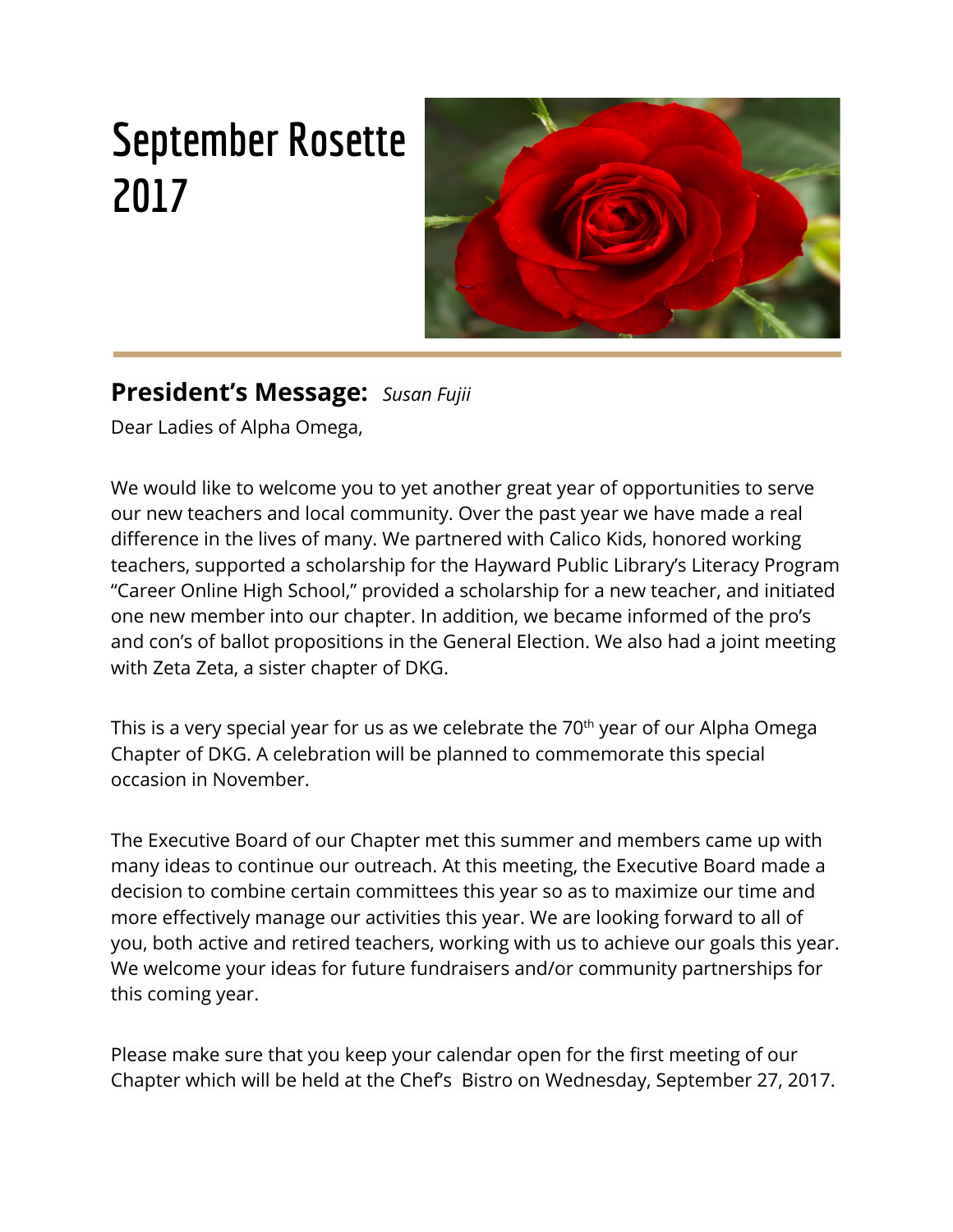Registration begins at 5:00 p.m., Dinner at 5:30 p.m., followed by our meeting at 6:00 p.m.

We look forward to seeing all of you at our meetings this school year!

Regards and welcome back,

Susan



## **Alpha Omega Chapter, Delta Kappa Gamma Meeting/May 17, 2017/ Minutes**

**Present:** Marilyn Baker-Madsen, Karin Bercovitz, Barbara Bishr, Annette De Julio, Janie Dobbs, Norine Dolyniuk, Susan Fujii, Donna Goldenstein, Jennifer Gonsalves, Jean Groth, Linda Henika, Jeanne Lycett, Nonnie Moore, Virginia Williamson, Nancy Wolf.

**Guests:** Carl Baker-Madsen, Book Quiz & Book Talks; Daniela Barajas Mena, Alpha Omega New Teacher Scholarship Recipient; Cynthia Breeden-Johnson, Literacy Program Coordinator; Henry Santos (guest of Daniela Barajas Mena).

Members and guests enjoyed a Book Quiz and Book Talks prepared and presented by former owners of The Book Shop (Carl & Marilyn Baker-Madsen) followed by dinner at Acqua E Farina Ristorante.

**Call to Order.** The meeting was called to order by Co-Presidents Annette De Julio and Susan Fujii at 6:54pm.

**Welcome Members and Guest.** Co-Presidents Annette De Julio and Susan Fujii, extended a warm welcome to members and our guests.

#### **Presentations:**

**Alpha Omega Chapter Scholarship.** Linda Henika, Chair of the Scholarship Committee, introduced the recipient of this year's scholarship, Daniela Barajas Mena. Ms. Mena is a student teacher at Tennyson High School in Hayward. She is earning a Master's in Education through the Multicultural Urban Secondary English (MUSE) program of the University of California, Berkeley. Ms. Mena did not consider college until her Junior year of High School where she received help, support and encouragement that influenced her professional goals to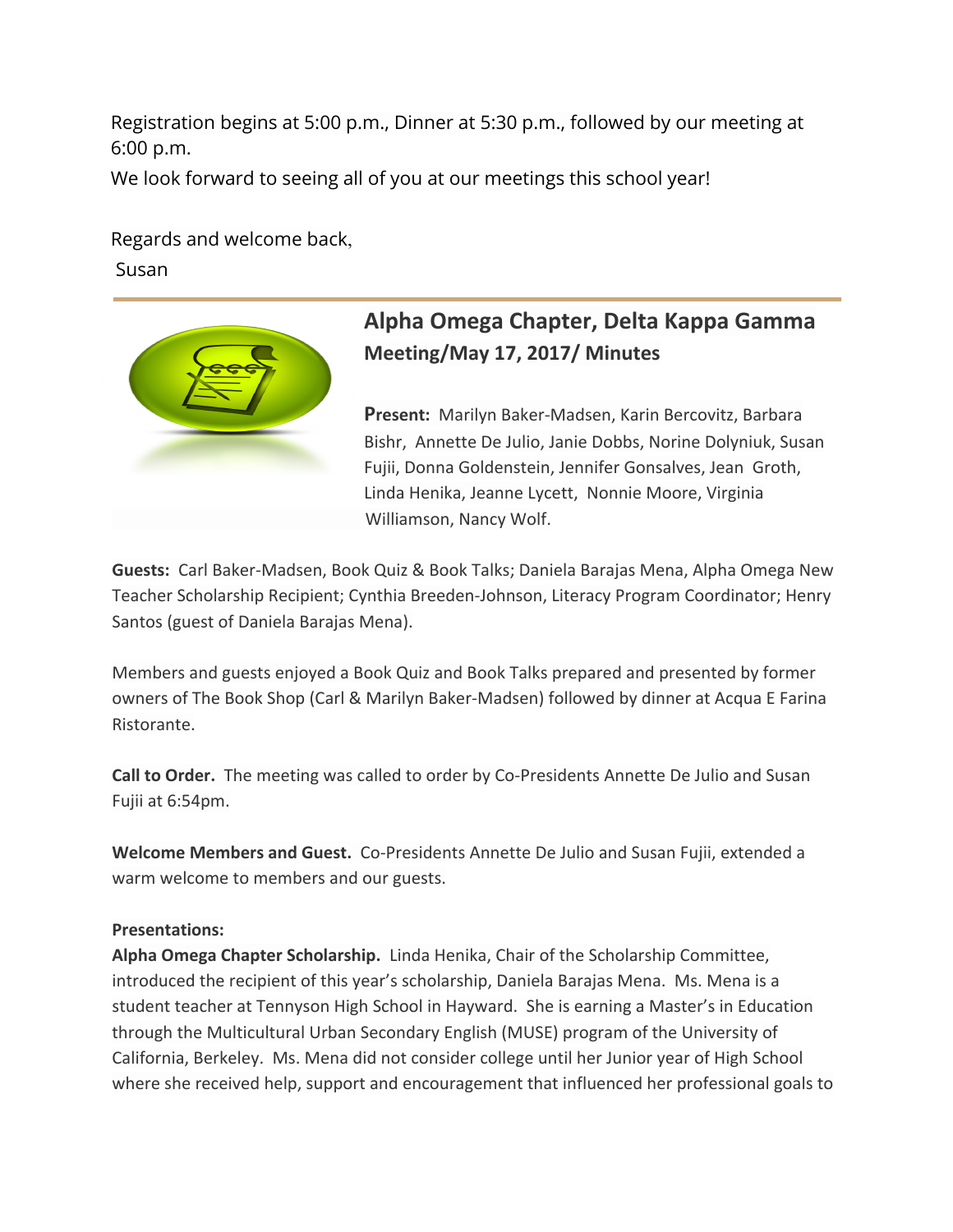become a high school English teacher in order to help underrepresented students like herself to achieve greater academic goals. As an undergraduate student, Ms. Mena studied abroad in Argentina, working on a Case Study with a young girl who attended a low income school. Ms. Mena will use this scholarship to prepare her classroom for the fall working with English Language Development students.

The Chair of the English Department at Tennyson High School had this to say about Ms. Mena in support of her scholarship application: "In my opinion, successful teachers need to have strong content knowledge - - Daniela has an impressive amount of content knowledge – and the following intangible qualities. 1) growth mindset, 2) willingness to cooperate, 3) grit. Daniela is the rare candidate who has all three characteristics.

The MUSE Student Supervisor, Graduate School of Education, University of California, Berkeley noted that Ms. Mena is currently working in an English Language Development classroom at Tennyson High School where she is preparing a unit rooted in inspiring students to write their own autobiographical personal narratives based on her autobiographical writings. He shares that he was impressed to see her quiet strength created a trust and bond with her students. He is extremely proud that she is working at Tennyson, his former high school, this semester. He is amazed at her ability to adapt to the challenging teaching context of South Hayward. He states as a proud "Haywardian" and teacher "emeritus" of Hayward Unified School District, he knows Ms. Mena is contributing to the teaching profession in ways that most aspiring teachers can only dream of accomplishing.

**Career Online High School Scholarship.**  A check that will provide a scholarship for one candidate in the Career Online High School was presented to Cynthia Breeden-Johnson, Hayward Public Library Literacy Program Coordinator, by Jean Groth. Jean stated that she likes belonging to DKG because we can do things together, like supporting this scholarship, that we can't do as individuals. Jean said we are givers and that our virtual meeting fundraiser netted \$845 towards this \$1,095 scholarship. Cynthia accepted the scholarship on behalf of a candidate in the program. She thanked members of DKG for their generosity and said she would bring the student getting our award to report at a future meeting.

**Directory Update.** Norine Dolyniuk distributed updates for our current Alpha Omega Chapter, DKG Directory. Co-President, Annette De Julio thanked Norine for her continued work on the Directory.

**Approval of Minutes.** It was moved by Donna Goldenstein and seconded by Norine Dolyniuk to approve the minutes with the following corrections: change Hayward to Tennyson under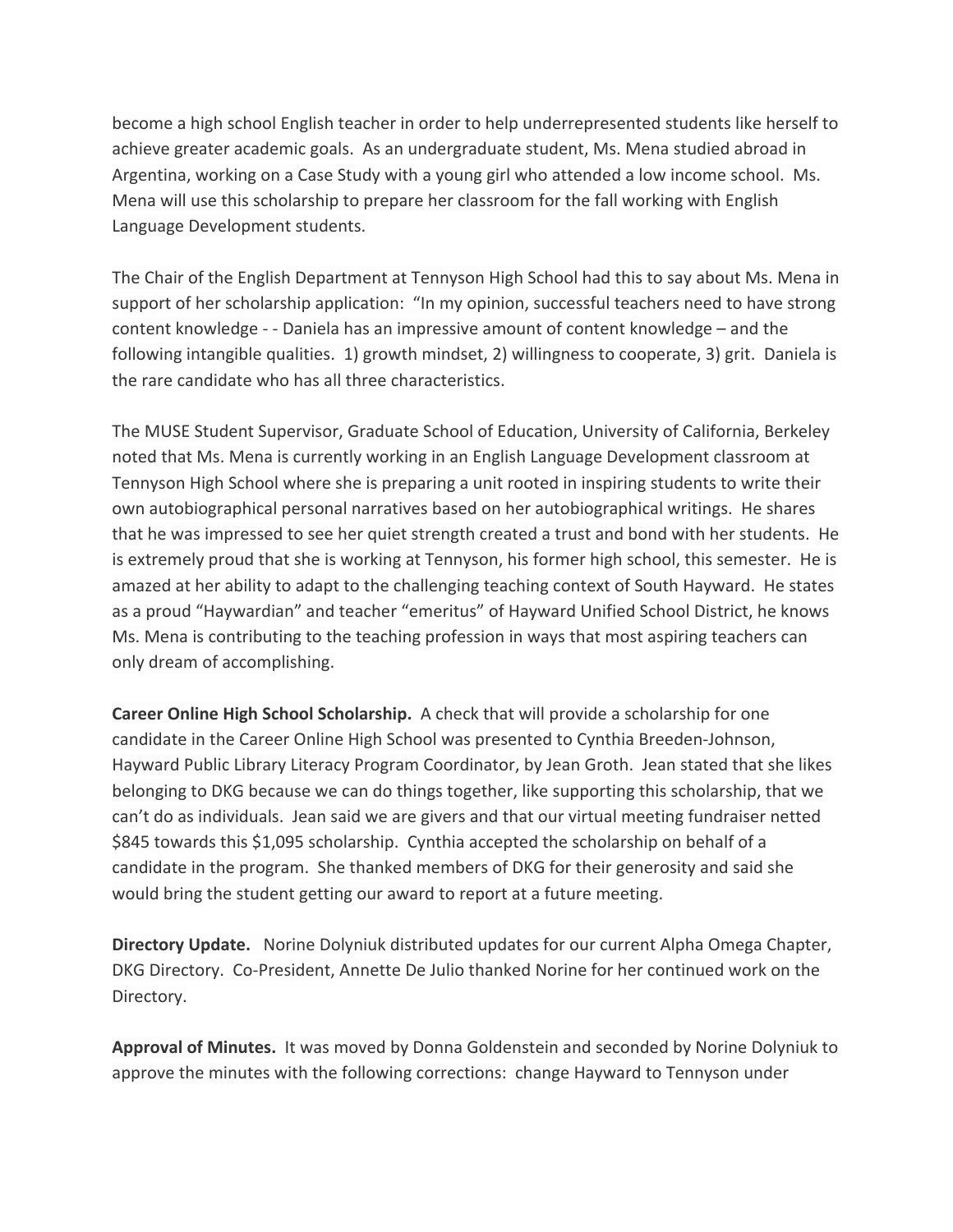Scholarship Committee Proposal and capitalize the D in donna under Chapter Service Awards. The motion passed.

**Treasurer's Report.** Co-Treasurer, Nonnie Moore, noted that the \$5,509.78 balance indicated on the distributed May 9, 2017 report has been reduced by the scholarships (\$1,000 and \$1,095) awarded tonight. The ending May 2017 balance is \$3,414.78. The report was received without a motion, second and vote.

**Correspondence.** No correspondence was received this month.

**Old Business.** No old business was carried forward this month.

**DKG California Convention.**  Virginia Williamson reported on the convention which was held May 5-7, 2017. She told of a highlight of the convention, an inspiring speaker, Sara Safari, who spoke about her book Follow My Steps, A Journey of Adventure, Disaster and Redemption. The book is a thrilling tale of the author's climb to the top of Mt. Everest to bring awareness to the plight of marginalized girls and victims of sex trafficking around the world with a focus on Nepali girls. During the devastating 7.8 earthquake that hit Nepal, the author survived the avalanches on Mt. Everest. Proceeds of the book support the Empower Nepali Girls Foundation.

**Announcements.** Virginia Williamson reminded members about the Penne Ferrell Fund Literacy Award that provides \$200 for building classroom libraries for women teachers who are not current members of DKG.

**Adjournment.** The meeting was adjourned by Co-President, Susan Fujii, at 7:15pm. She thanked Carl and Marilyn Baker-Madsen for the Book Quiz and Talks and the wine with dinner.

**Next Meeting: Wednesday, September 27 (meeting place TBD)**

**Respectfully Submitted, Marilyn Baker-Madsen Recording Secretary**



**SEPTEMBER MEETING China Bistro Wednesday, September 27th at 5:00. Please RSVP to Nonnie 510-517-2944 or email nonniemoore303@gmail.com**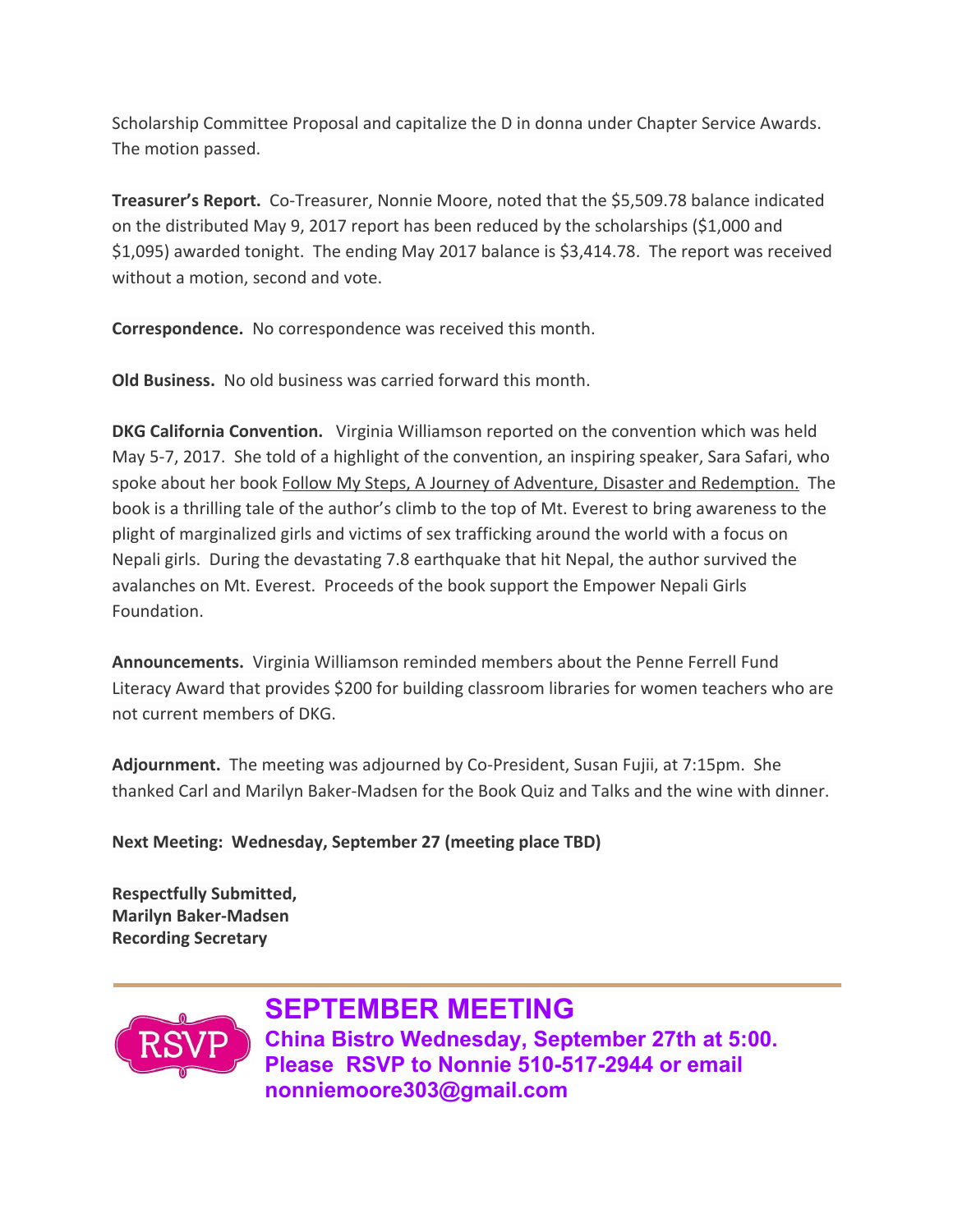

**Alpha Omega Treasurer's Report End of Year Report for 2016– 2017 Nonnie Moore**

| Total Awards: Three (3) totaling \$3095.00 |  |
|--------------------------------------------|--|
|                                            |  |
|                                            |  |

**Dues are due by October 1, 2016. Active members, \$89; Reserve members, \$49. Send check payable to Alpha Omega to Nonnie Moore, 3309 Streamside Circle, #303, Pleasanton 94588**

**Questions? Contact Nonnie at Nonniemoore303@gmail.com or 510-507-2944.**



1. Dues are due October 1. Please bring cash/check to the first meeting on Wednesday, September 27 at China Bistro/Chef's Experience. Please make out checks to Alpha Omega.

2. Active members = \$89.00; Reserve members =\$49.00.

3. If you are unable to attend the meeting, kindly send your check, payable to Alpha Omega, to Nonnie Moore, 3309 Streamside Circle #303, Pleasanton, CA 94588. **Remember the October 1 Deadline!**

4. You may postdate your check to October 1. Checks will not be cashed until after the 1 st . Hope this helps our members who are still working and don't get paid over the summer and those of us who are retired and on strict budgets!

5. If paying all at once is difficult, please contact me to work out a plan!! We would rather you paid in installments than leave us!

6. Wonderful Nancy Wales has again offered to make those handy Save the Dates magnets so we'll all be in the know. Just to clue you in early, here are our meeting dates for 2016-2017: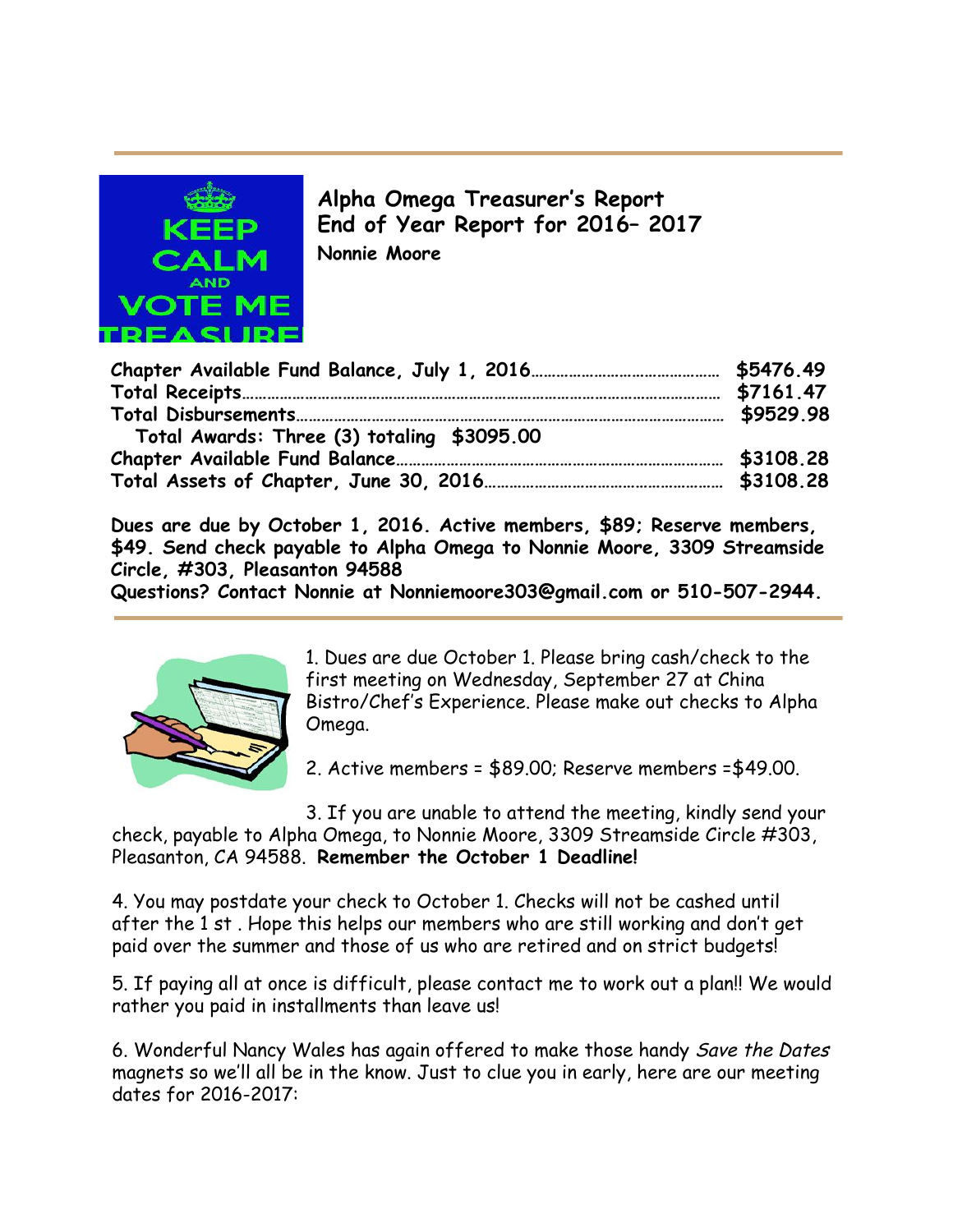September 27 Wednesday October 24 Tuesday November 29 Wednesday December Party TBD January 23 Tuesday February Virtual Meeting – Please pay \$25 to our Scholarship Fund! March 28 Wednesday April 24 Tuesday May 23 Wednesday \*Reserve members are welcome to join us if you are in town! We'd love it!

It's going to be a great year! Be sure to be there for our kick off on Wednesday, September 27th for an acknowledgment of our still-working members and a chance to renew friendships and commitments to DKG values!

**Nonnie**



## **Legislative Report**

Submitted by Nancy Wales

*Legislative Report Delta Kappa Gamma September, 2017*

*The Legislative Committee extends a warm welcome back to all our members! The state budget was approved before the deadline! It sure feels better this way than the days of waiting until well past the start of the school year for this to happen. Districts should be able to plan better and union contracts should be settled faster without the budget uncertainty.*

*In the state, Governor Brown still hangs on to the Democrat majority. There is still the great divide in the state between the densely populated coastal districts and the agriculturally based, less populated interior. Diversity is good so one party or another doesn't go crazy.*

*The new Secretary of Education is proposing a 9.2% (\$13.5 billion) cut for the Department of Education. This would eliminate \$2 billion for teacher training and Title II and \$1.1 billion for afterschool and enrichment programs. She is advocating for a 50% increase for federally funded charter schools. 1) This would reduce enforcement of anti-discrimination laws. 2) If schools are not federally funded they are not subject to Title IX rules. [Title IX is effective because it withholds federal funding from institutions*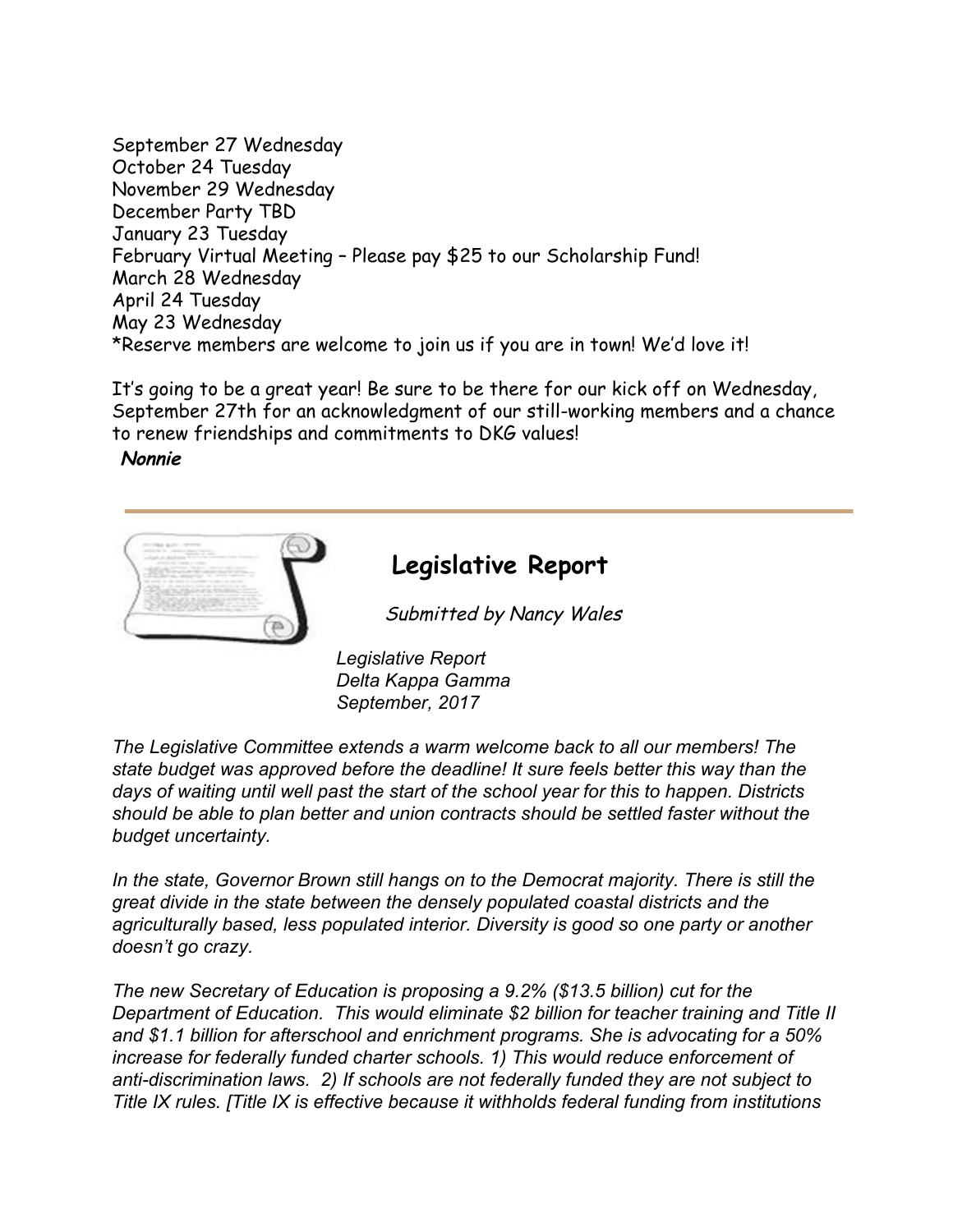*which are not in compliance.] 3) Because special needs students are more expensive to educate due to the smaller class size and additional expense needed for them, nonpublic schools are not inclined to admit these students which increase the per student cost leaving them in the public education system with no increase in the per student funding. 4) Another downside of charter schools is that they allow more unlicensed teachers in the classroom along with reduced oversight by state agencies. 5) Finally, if large numbers of teachers leave the state-funded system, state retirement programs will be negatively impacted as fewer teachers pay into the state retirement system.*

*If anyone wishes to join this fabulous committee, Sandy Daly, Stephanie Magallon and I would welcome your participation. I have been Legislative Chair for over 25 years..You have all been subject to my point of view for too long. Please consider joining us! New perspectives are what is needed. Let's all do our part and make this a great Delta Kappa Gamma year!*

*Nancy Wales*

#### *Money talks ...but all mine ever says is good-bye.*

#### **Book Notes** By Marilyn Baker-Madsen



**Best Sellers/Hardback:** The books of Pulitzer-Prize winning author Elizabeth Strout, have themes that examine how incompletely we know one another, how desperately hard every person in the world is working to get what they need, and the redemptive power of little things – like a shared memory or the setting sun. After watching the mini-series with Francis McDormand playing Olive Kitteridge, I had to go back and reread the book, and so I came to Strout's recent novel, My Name is Lucy Barton, fully aware that I would be stretched beyond my comfort zone, and I was! Strout humanizes

her characters so deftly, that the reader is nudged to acknowledge certain repressed aspects of their lives through the characters in her books.

This is the story Lucy tells about herself – a reunion with her mother, to whom she hasn't spoken in years, and as she reconnects with her mother, all the issues that have informed her life – her escape from her troubled family, her marriage, her love for her two daughters and her desire to be a writer – surface and play out through the following years of her life. The intense emotions, the deep insights and the keen observations of Lucy Barton strike a human cord and are hard to forget.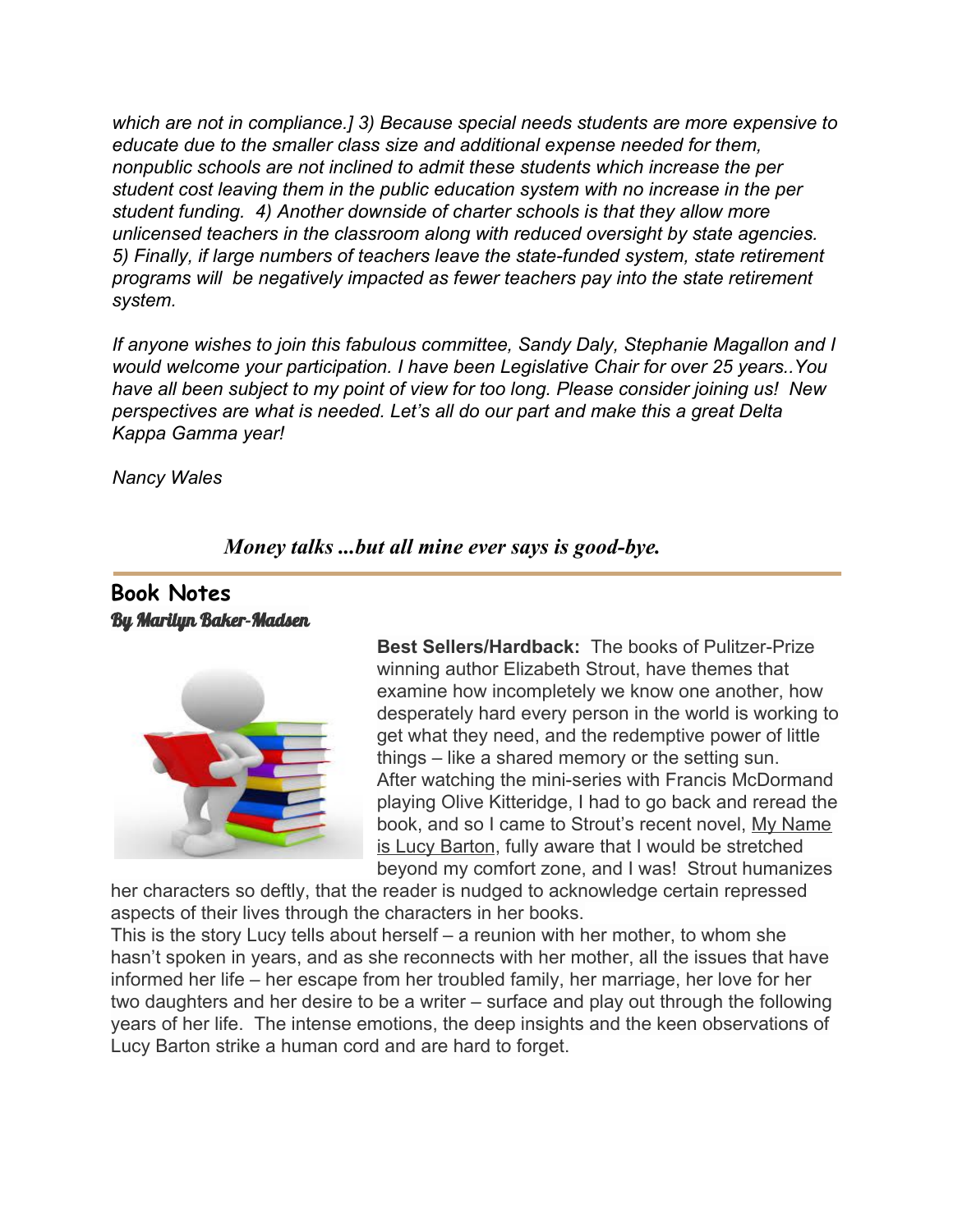Elizabeth Strout's newest book of short stories, Anything Is Possible, was released in May. I have yet to read this book. Other titles by Strout include Amy and Isabelle, Abide with Me, Olive Kitteridge, and The Burgess Boys.

The Kind Worth Killing, by Peter Swanson, is told in alternating chapters titled for the main characters, Ted, Lily, Miranda and Detective Kimball – in each of their voices. I had to make myself keep reading this chilling story in the beginning as I did not find very many redeeming qualities in the characters; however, the suspenseful story of Ted and Lily plotting his wife's murder grabbed me hard and sucked me in! Each time I thought I had figured out this "who dunnit," new plot twists came along to derail my hypothesis. This book is a murder mystery extraordinaire! It is a tale of deceit and revenge from the author of The Girl with a Clock for a Heart.





**Thinking about our DKG Sisters in Florida and Texas. Also there is a DKG Emergency Fund. Nonnie can give us an update at our first meeting.**



**Calendar for DKG Meetings 2017: 4th week of each month, alternating Wednesday and Tuesday:**

Sept 27 Wednesday : Recommitment meeting Setting course for theYear. Oct 21 Saturday Area III Fall Conference Oct 24 Tuesday Author #1 Nov 29 Wednesday 70th Birthday Celebration Alpha Omega Dec TBD Calico party Jan 23 Tuesday Author #2 February Virtual Meeting March 28. Wednesday Women's History Apr 24 Tuesday Installation Early May State Convention in Southern California May 23 Wednesday Books on B

Looks like the Rosette deadline can stay at the 10th of the month. We will invite Zeta Zeta to join us in Oct, Jan or March.